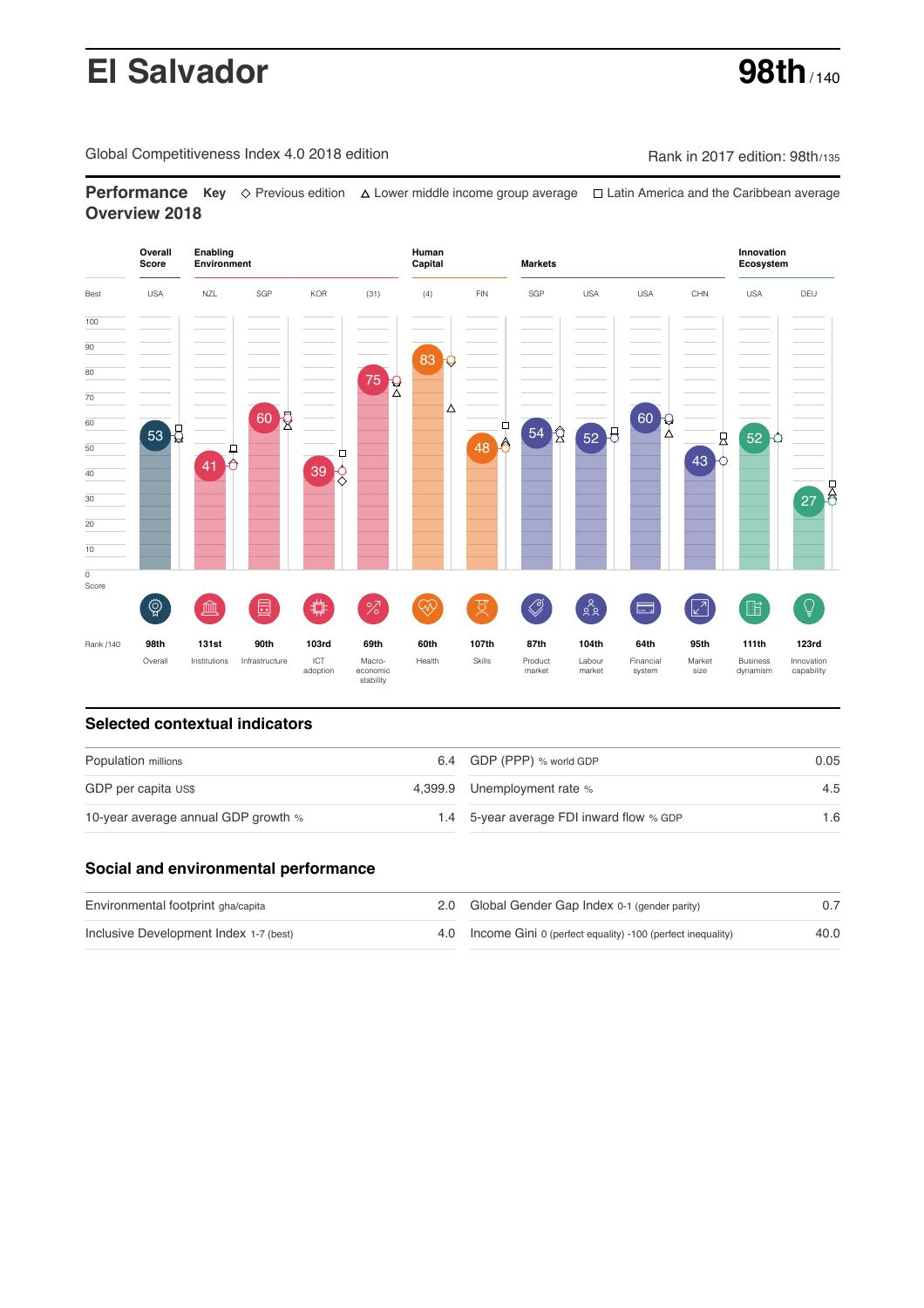# **El Salvador 98th**/140

| <b>Index Component</b>                                                   | Value    | Score *              | Rank/140 | <b>Best Performer</b>       |
|--------------------------------------------------------------------------|----------|----------------------|----------|-----------------------------|
| 卹<br>Pillar 1: Institutions 0-100 (best)                                 |          | 40.7 ↓               | 131      | <b>New Zealand</b>          |
| 1.01 Organized crime 1-7 (best)                                          | 1.6      | 9.9 <sub>0</sub>     | 140      | Finland                     |
| 1.02 Homicide rate /100,000 pop.                                         | 82.8     | 0.0                  | 140      | Multiple (9)                |
| 1.03 Terrorism incidence 0 (very high) -100 (no incidence)               | 100.0    | $100.0 =$            | 1        | Multiple (24)               |
| 1.04 Reliability of police services 1-7 (best)                           | 2.5      | $25.5 +$             | 137      | Finland                     |
| 1.05 Social capital 0-100 (high)                                         | 46.0     | 46.0 ↓               | 104      | Australia                   |
| 1.06 Budget transparency 0-100 (best)                                    | 84.6     | $84.6 =$             | 14       | Multiple (2)                |
| 1.07 Judicial independence 1-7 (best)                                    | 3.2      | 36.3 $\sqrt{ }$      | 96       | Finland                     |
| 1.08 Efficiency of legal framework in challenging regulations 1-7 (best) | 2.4      | 23.9 $\sqrt{ }$      | 124      | Finland                     |
| 1.09 Freedom of the press 0-100 (worst)                                  | 27.8     | 72.2 ↓               | 53       | Norway                      |
| 1.10 Burden of government regulation 1-7 (best)                          | 2.3      | $21.0$ ↓             | 133      | Singapore                   |
| 1.11 Efficiency of legal framework in settling disputes 1-7 (best)       | 2.5      | 24.2 $\sqrt{ }$      | 126      | Singapore                   |
| 1.12 E-Participation Index 0-1 (best)                                    | 0.65     | 65.2 ↑               | 79       | Multiple (3)                |
| 1.13 Future orientation of government 1-7 (best)                         | 2.1      | 17.8 ↓               | 138      | Singapore                   |
| 1.14 Incidence of corruption 0-100 (best)                                | 33.0     | 33.0 $\sqrt{ }$      | 96       | New Zealand                 |
| 1.15 Property rights 1-7 (best)                                          | 3.4      | 40.7 ↓               | 128      | Finland                     |
| 1.16 Intellectual property protection 1-7 (best)                         | 3.1      | $34.7 +$             | 131      | Finland                     |
| 1.17 Quality of land administration 0-30 (best)                          | 13.5     | $45.0 =$             | 83       | Singapore                   |
| 1.18 Strength of auditing and reporting standards 1-7 (best)             | 4.6      | 60.3 $\uparrow$      | 71       | Finland                     |
|                                                                          | 3.3      |                      | 131      |                             |
| 1.19 Conflict of interest regulation 0-10 (best)                         |          | $33.0 =$             |          | Multiple (2)                |
| 1.20 Shareholder governance 0-10 (best)                                  | 4.3      | $43.0 =$             | 100      | Kazakhstan                  |
| 員<br>Pillar 2: Infrastructure 0-100 (best)                               |          | 59.7 ↑               | 90       | Singapore                   |
| 2.01 Road connectivity index 0-100 (best)                                | 58.6     | $58.6 =$             | 79       | <b>United States</b>        |
| 2.02 Quality of roads 1-7 (best)                                         | 4.0      | 50.0 $\sqrt{ }$      | 66       | Singapore                   |
| 2.03 Railroad density km of roads/square km                              | n/a      | n/a                  | n/a      | Multiple (20)               |
| 2.04 Efficiency of train services 1-7 (best)                             | 1.8      | 13.4 $\sqrt{ }$      | 123      | Switzerland                 |
| 2.05 Airport connectivity score                                          | 18,225.8 | 38.7 ↓               | 84       | Multiple (8)                |
| 2.06 Efficiency of air transport services 1-7 (best)                     | 4.1      | $51.8$ ↑             | 90       | Singapore                   |
| 2.07 Liner Shipping Connectivity Index 0-157.1 (best)                    | 9.6      | $9.6$ ↑              | 84       | Multiple (4)                |
| 2.08 Efficiency of seaport services 1-7 (best)                           | 3.1      | $34.3 \; \downarrow$ | 104      | Singapore                   |
| 2.09 Electrification rate % pop.                                         | 96.3     | 96.3 $\uparrow$      | 92       | Multiple (66)               |
| 2.10 Electric power transmission and distribution losses % output        | 9.8      | $93.9$ 1             | 62       | Multiple (9)                |
| 2.11 Exposure to unsafe drinking water % pop.                            | 15.8     | $85.9 =$             | 84       | Multiple (23)               |
| 2.12 Reliability of water supply 1-7 (best)                              | 3.4      | 40.0 ↑               | 116      | Switzerland                 |
| ₩<br>Pillar 3: ICT adoption 0-100 (best)                                 |          | 39.5 ↑               | 103      | Korea, Rep.                 |
| 3.01 Mobile-cellular telephone subscriptions /100 pop.                   | 156.5    | $100.0 =$            | 12       | Multiple (68)               |
| 3.02 Mobile-broadband subscriptions /100 pop.                            | 56.1     | n/a                  | 89       | <b>United Arab Emirates</b> |
| 3.03 Fixed-broadband Internet subscriptions /100 pop.                    | 6.9      | 13.9 $\uparrow$      | 86       | Switzerland                 |
| 3.04 Fibre Internet subscriptions /100 pop.                              | 0.2      | n/a                  | 81       | Korea, Rep.                 |
| 3.05 Internet users % pop.                                               | 29.0     | 29.0 ↑               | 104      | Iceland                     |
|                                                                          |          |                      |          |                             |
| <sup>%</sup> Pillar 4: Macroeconomic stability 0-100 (best)              |          | 74.9 ↑               | 69       | Multiple (31)               |
| 4.01 Inflation annual % change                                           | 0.8      | 100.0 $\uparrow$     | 1        | Multiple (74)               |
| 4.02 Debt dynamics 0-100 (best)                                          | 49.7     | 49.7 ↓               | 81       | Multiple (36)               |
| ₩<br>Pillar 5: Health 0-100 (best)                                       |          | 82.7 ↑               | 60       | Multiple (4)                |
| 5.01 Healthy life expectancy years                                       | 66.5     | 82.7 ↑               | 59       | Multiple (4)                |
| 섯<br>Pillar 6: Skills 0-100 (best)                                       |          | 48.3 $\downarrow$    | 107      | <b>Finland</b>              |
| 6.01 Mean years of schooling Years                                       | 7.0      | $46.7 =$             | 104      | Finland                     |
| 6.02 Extent of staff training 1-7 (best)                                 | 3.4      | 40.7 ↑               | 114      | Switzerland                 |
| 6.03 Quality of vocational training 1-7 (best)                           | 3.5      | 42.3 $\sqrt{ }$      | 108      | Switzerland                 |
| 6.04 Skillset of graduates 1-7 (best)                                    | 3.5      | 42.4 $\sqrt{ }$      | 108      | Switzerland                 |
| 6.05 Digital skills among population 1-7 (best)                          | 3.3      | 37.5 $\sqrt{ }$      | 123      | Sweden                      |
| 6.06 Ease of finding skilled employees 1-7 (best)                        | 3.6      | 43.5 ↑               | 110      | <b>United States</b>        |
| 6.07 School life expectancy Years                                        | 12.0     | 66.9 ↓               | 100      | Multiple (9)                |
| 6.08 Critical thinking in teaching 1-7 (best)                            | 2.3      | 22.1 $\sqrt{ }$      | 135      | <b>United States</b>        |
| 6.09 Pupil-to-teacher ratio in primary education Ratio                   | 28.3     | 54.3 ↑               | 100      | Multiple (6)                |